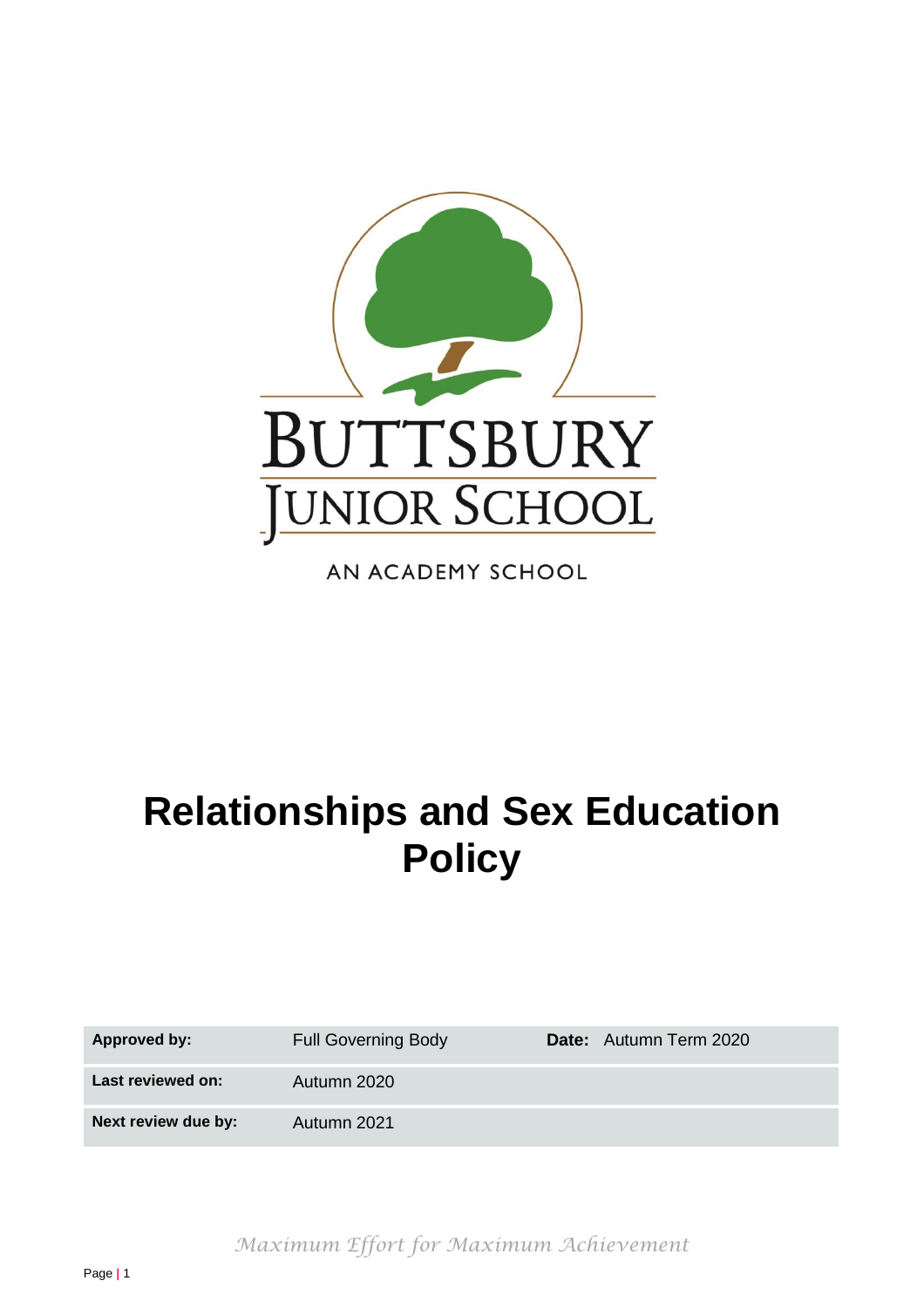

## **Contents**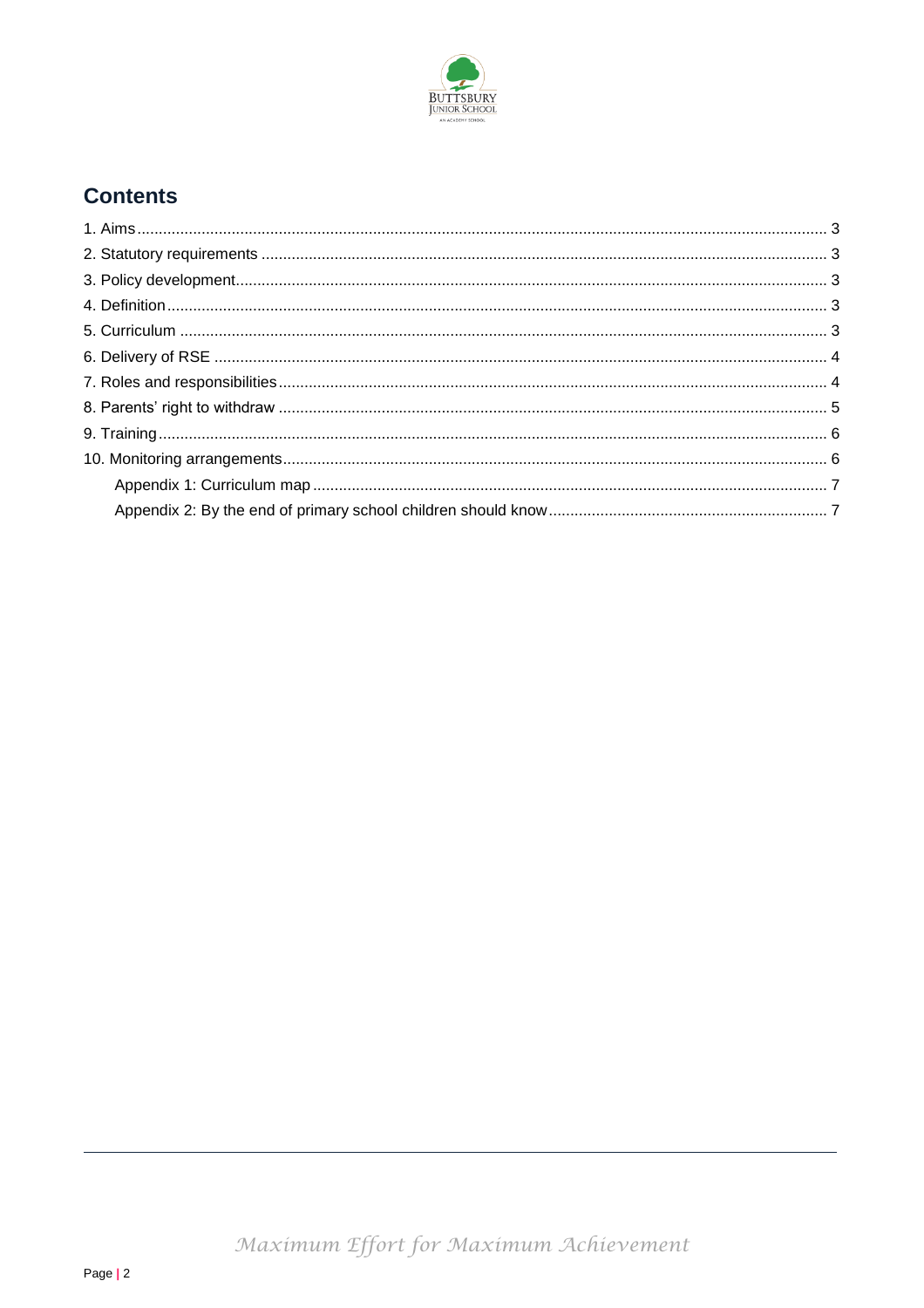

#### <span id="page-2-0"></span>**1. Aims**

The aims of relationships and sex education (RSE) at our school are to:

- Provide a framework in which sensitive discussions can take place
- Prepare children for puberty, and give them an understanding of sexual development and the importance of health and hygiene
- Help children develop feelings of self-respect, confidence and empathy
- Create a positive culture around issues of sexuality and relationships
- $\sum$  Teach children the correct vocabulary to describe themselves and their bodies

## <span id="page-2-1"></span>**2. Statutory requirements**

As a primary academy school we must provide relationships education to all children as per section 34 of the [Children and Social work act 2017.](http://www.legislation.gov.uk/ukpga/2017/16/section/34/enacted)

We do not have to follow the National Curriculum but we are expected to offer all children a curriculum that is similar to the National Curriculum including requirements to teach science which would include the elements of sex education contained in the science curriculum.

In teaching RSE, we are required by our funding agreements to have regard to *quidance* issued by the secretary of state as outlined in section 403 of the [Education Act 1996.](http://www.legislation.gov.uk/ukpga/1996/56/contents)

At Buttsbury Junior School we teach RSE as set out in this policy.

## <span id="page-2-2"></span>**3. Policy development**

This policy has been developed in consultation with staff, children and parents. The consultation and policy development process involved the following steps:

- 1. Review a member of staff or working group pulled together all relevant information including relevant national and local guidance
- 2. Staff consultation all school staff were given the opportunity to look at the policy and make recommendations
- 3. Parent/stakeholder consultation parents and any interested parties were invited to attend a meeting about the policy
- 4. Child consultation we investigated what exactly children want from their RSE
- 5. Ratification once amendments were made, the policy was shared with governors and ratified

#### <span id="page-2-3"></span>**4. Definition**

RSE is about the emotional, social and cultural development of children, and involves learning about relationships, healthy lifestyles, diversity, personal identity and sex education.

RSE involves a combination of sharing information, and exploring issues and values.

RSE is not about the promotion of sexual activity.

## <span id="page-2-4"></span>**5. Curriculum**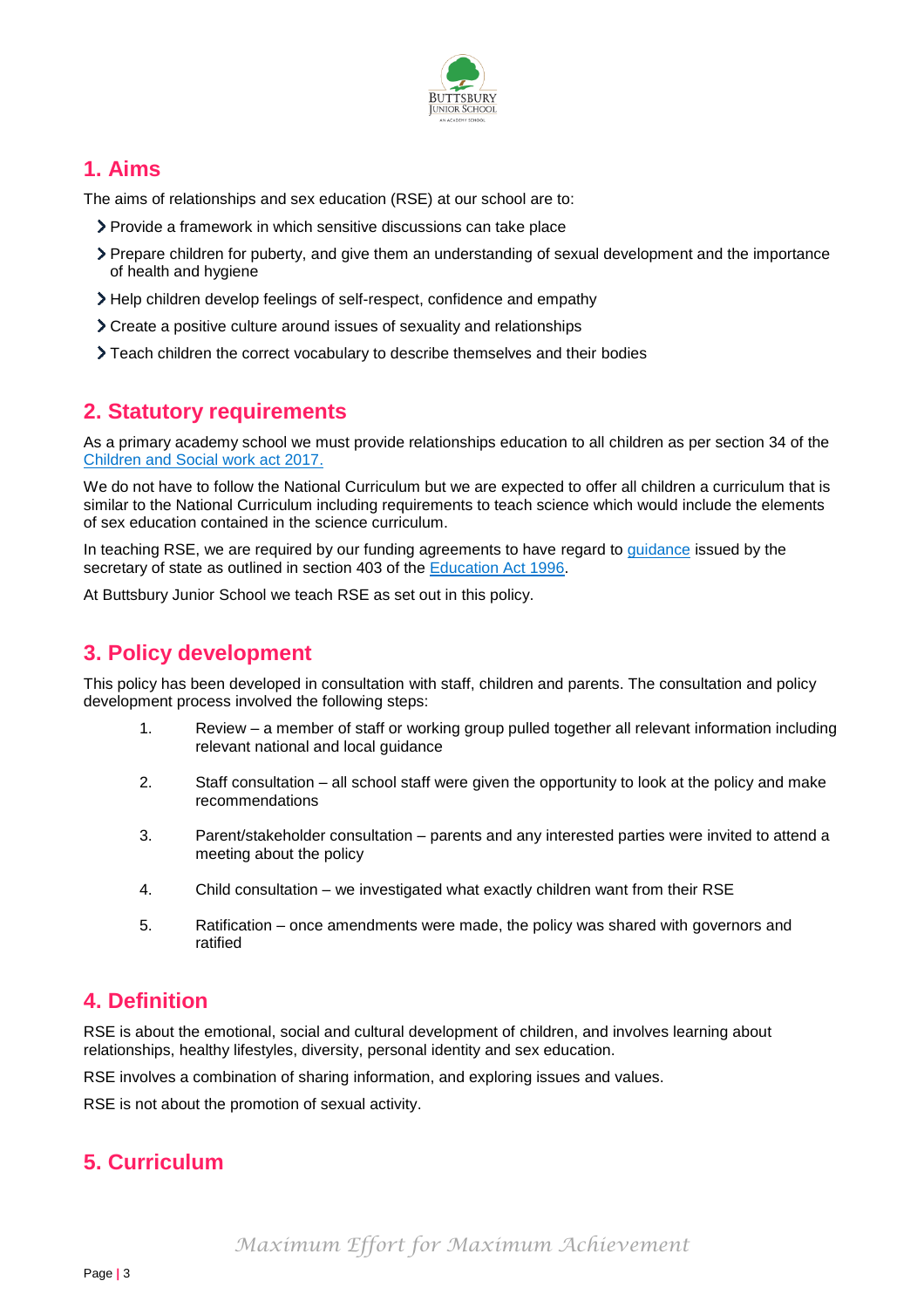

Our curriculum is set out as per Appendix 1 but we may need to adapt it as and when necessary.

We have developed the curriculum in consultation with parents, children and staff, taking into account the age, needs and feelings of children.

Teachers do their best to answer all questions with sensitivity and care. By the end of Key Stage 2, we ensure that both boys and girls know how their bodies change during puberty, what menstruation is and how it affects women. We always teach this with due regard for the emotional development of the children.

If children ask questions outside the scope of this policy, teachers will respond in an appropriate manner so they are fully informed and do not seek answers online. Children will be encouraged to discuss any unanswered questions at home with parents/carers.

Primary sex education will focus on:

- Preparing boys and girls for the changes that adolescence brings
- > How a baby is conceived and born

For more information about our curriculum, see our curriculum map in Appendix 1.

## <span id="page-3-0"></span>**6. Delivery of RSE**

RSE is taught within the personal, social, health and economic (PSHE) education curriculum. Biological aspects of RSE are taught within the science curriculum, and other aspects are included in the computing and physical education (PE) curriculum.

Girl's in year 5 receive a standalone curriculum session which focuses on menstruation. Children in Year 6 receive standalone curriculum sessions which focus on sexual education.

Relationships education focuses on teaching the fundamental building blocks and characteristics of positive relationships including:

- Families and people who care for me
- > Caring friendships
- > Respectful relationships
- > Online relationships
- > Being safe
- Preparing boys and girls for the changes that adolescence brings
- > How a baby is conceived and born

For more information about our RSE curriculum, see Appendices 1 and 2.

These areas of learning are taught within the context of family life taking care to ensure that there is no stigmatisation of children based on their home circumstances (families can include single parent families, LGBT parents, families headed by grandparents, adoptive parents, foster parents/carers amongst other structures) along with reflecting sensitively that some children may have a different structure of support around them (for example: looked after children or young carers).

#### <span id="page-3-1"></span>**7. Roles and responsibilities**

#### **7.1 The governing body**

The governing body will approve the RSE policy, and hold the headteacher to account for its implementation.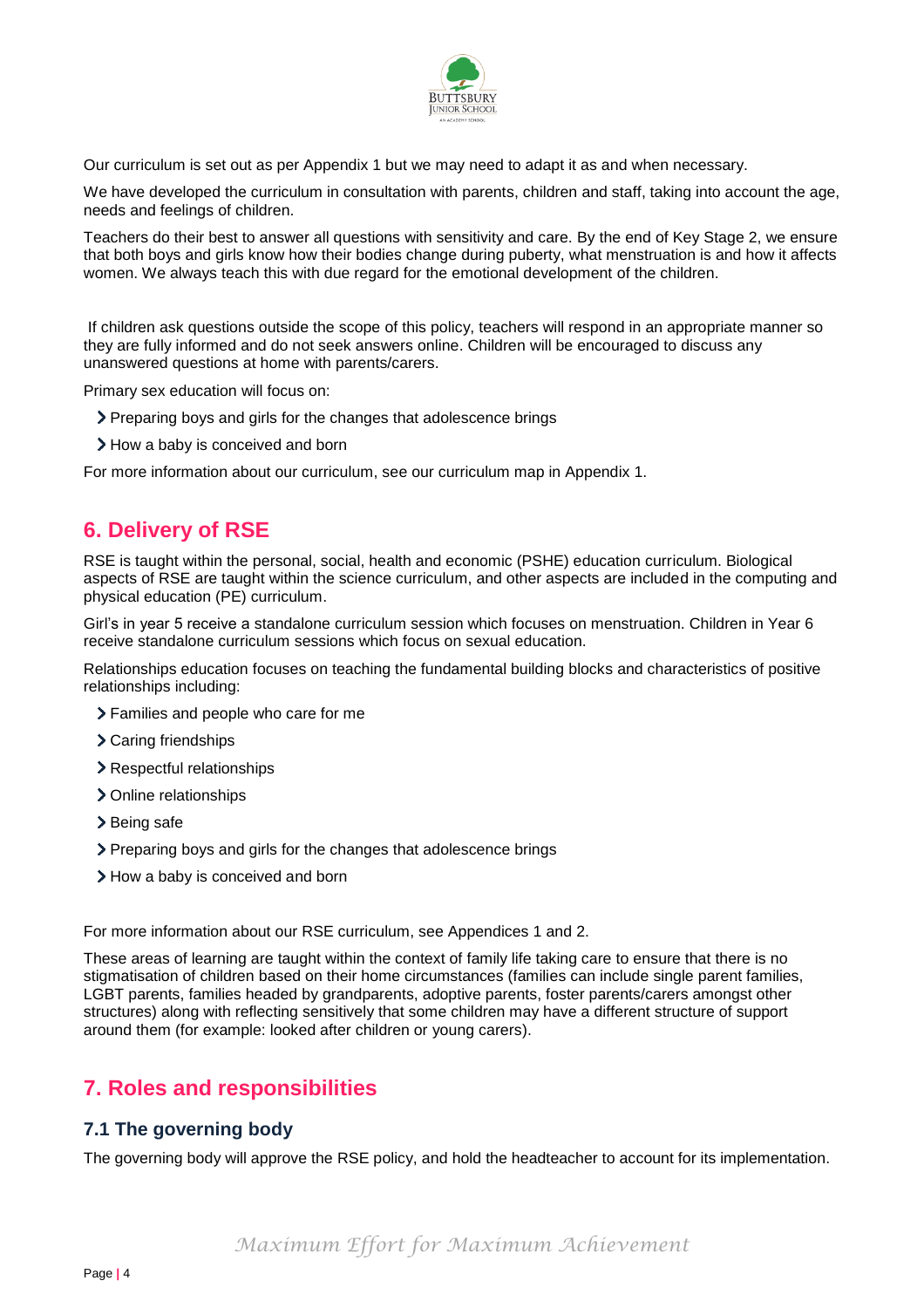

#### **7.2 The headteacher**

The headteacher is responsible for ensuring that RSE is taught consistently across the school, and for managing requests to withdraw children from non-statutory components of RSE (see section 8).

#### **7.3 Staff**

Staff are responsible for:

- Delivering RSE in a sensitive way
- Modelling positive attitudes to RSE
- Monitoring progress
- Responding to the needs of individual children
- Responding appropriately to children whose parents wish them to be withdrawn from the non-statutory components of RSE

Staff do not have the right to opt out of teaching RSE. Staff who have concerns about teaching RSE are encouraged to discuss this with the headteacher.

Class teachers and HLTAs are responsible for teaching RSE at Buttsbury Junior School. Class teachers are responsible for the delivery of sex education lessons.

#### **7.4 Confidentiality**

Teachers conduct sex education lessons in a sensitive manner and in confidence. However, if a child makes a reference to being involved, or likely to be involved in sexual activity, then the teacher will take the matter seriously and deal with it as a matter of **child protection**. Teachers will respond in a similar way if a child indicates that they may have been a victim of abuse. In these circumstances the teacher will talk to the child as a matter of urgency following protocols laid down in the child protection policy. If the teacher has concerns, they will draw their concerns to the attention of the Head teacher. The Head teacher will then deal with the matter in consultation with health care professionals. (See also Child Protection Policy.

#### **7.5 Children**

Children are expected to engage fully in RSE and, when discussing issues related to RSE, treat others with respect and sensitivity.

#### **7.6 Parents**

The school is well aware that the primary role in children's sex education lies with parents and carers. We wish to build a positive and supporting relationship with the parents of children at our school through mutual understanding, trust and co-operation. In promoting this objective we:

- Inform parents about the school's sex education policy and practice
- Answer any questions that parents may have about the sex education of their child
- Take seriously any issue that parents raise with teachers or governors about this policy or the arrangements for sex education in the school.

#### <span id="page-4-0"></span>**8. Parents' right to withdraw**

Parents do not have the right to withdraw their children from relationships education.

Parents have the right to withdraw their children from the non-statutory components of sex education within RSE. If a parent wishes their child to be withdrawn from this part of the programme, they should discuss this with the Headteacher, and make it clear which aspects they do not wish their child to participate in. The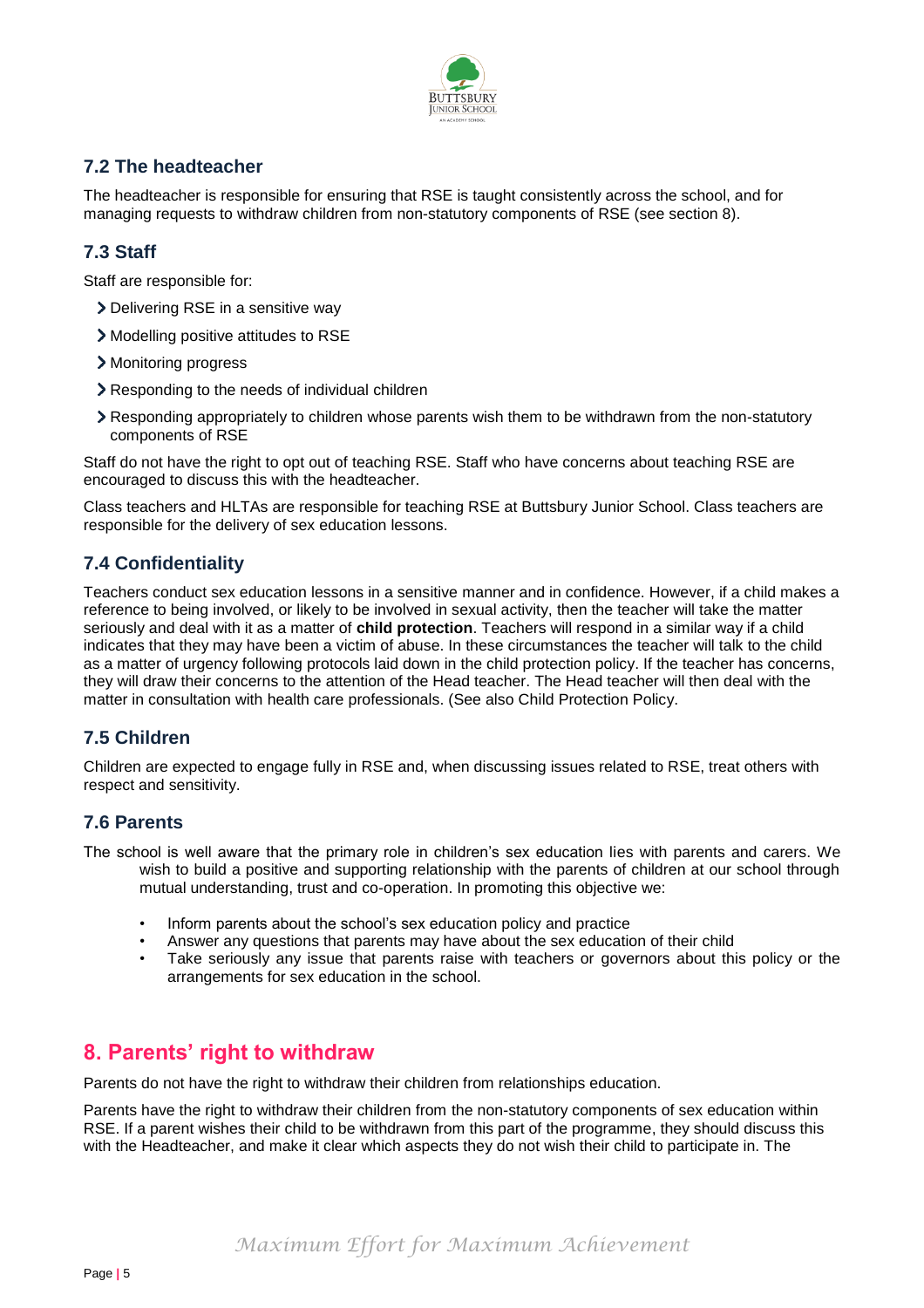

school always complies with the wishes of parents in this regard. Parents are required to confirm this in writing.

Alternative work will be given to children who are withdrawn from sex education.

## <span id="page-5-0"></span>**9. Training**

Staff are trained on the delivery of RSE as part of their induction and it is included in our continuing professional development calendar.

The headteacher will also invite visitors from outside the school, such as school nurses or sexual health professionals, to provide support and training to staff teaching RSE where required.

## <span id="page-5-1"></span>**10. Monitoring arrangements**

The delivery of RSE is monitored by Adam Graves, Deputy Headteacher through a range of methods including planning scrutinise, learning walks, pupil perceptions.

Children's development in RSE is monitored by class teachers as part of our internal assessment systems.

This policy will be reviewed by Governing Body annually. At every review, the policy will be approved by the Governing Body.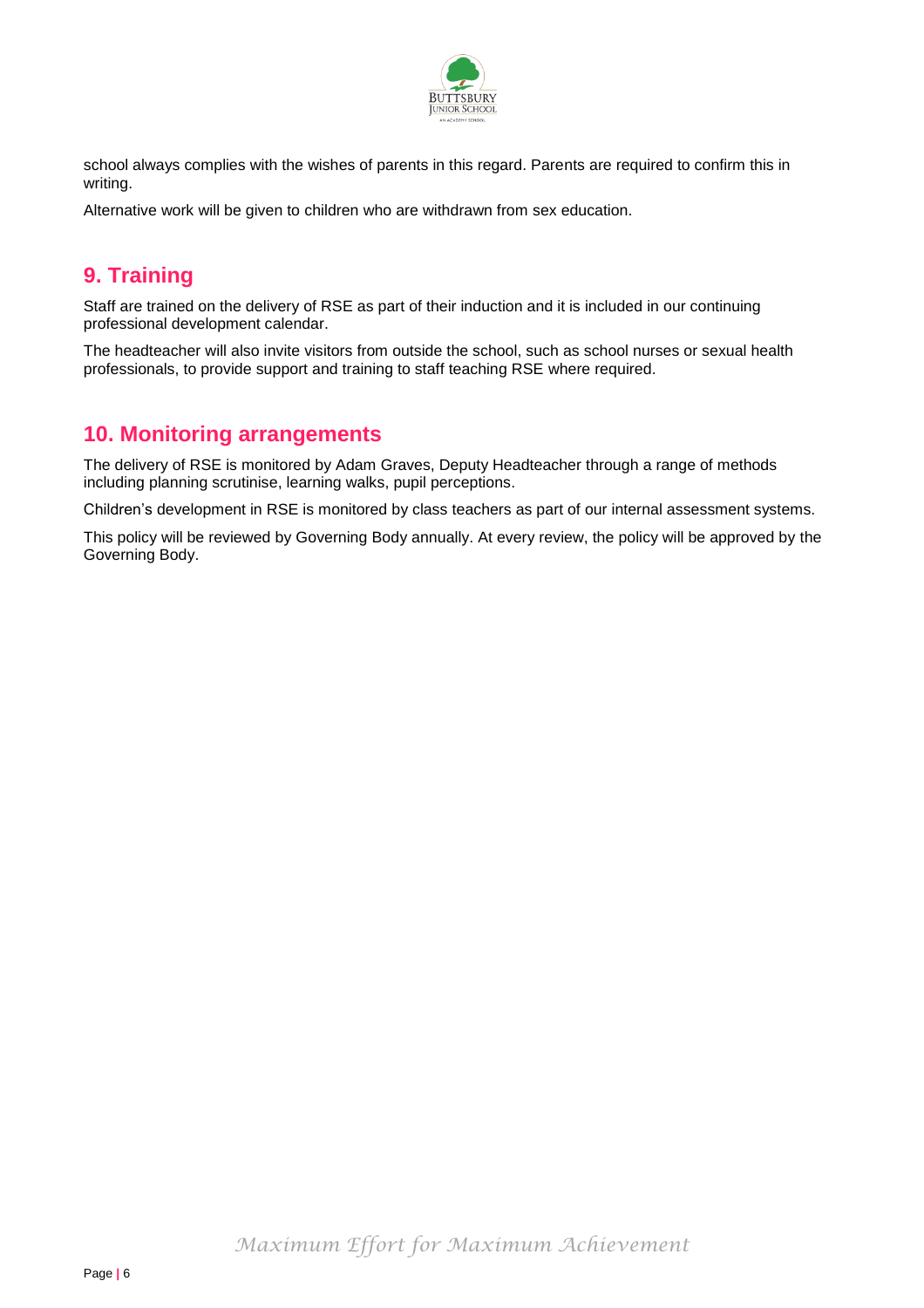## <span id="page-6-0"></span>**Relationships and sex education curriculum map**

|                   | Autumn 1                | Autumn 2                          | Spring 1                         | Spring 2            | Summer 1             | Summer 2                |
|-------------------|-------------------------|-----------------------------------|----------------------------------|---------------------|----------------------|-------------------------|
| Year <sub>3</sub> | Being Me in<br>My World | Celebrating<br><b>Differences</b> | Dreams and<br>Goals              | <b>Healthy Me</b>   | Relationships        | Relationships           |
|                   |                         |                                   |                                  |                     |                      | Changing Me             |
| Year 4            | Being Me in<br>My World | Celebrating<br><b>Differences</b> | Dreams and<br>Goals              | Dreams and<br>Goals | <b>Healthy Me</b>    | Relationships           |
| Year 5            | Being Me in<br>My World | Celebrating<br><b>Difference</b>  | Celebrating<br><b>Difference</b> | Dreams and<br>Goals | Relationships        | Relationships           |
|                   |                         |                                   |                                  |                     |                      | Changing Me             |
| Year 6            | Being Me in<br>My World | Celebrating<br><b>Differences</b> | Dreams and<br>Goals              | <b>Healthy Me</b>   | <b>Relationships</b> | Changing Me             |
|                   |                         |                                   |                                  |                     |                      | <b>Sex</b><br>Education |

<span id="page-6-1"></span>**Appendix 2: By the end of primary school children should know** Relationships Education

*Maximum Effort for Maximum Achievement*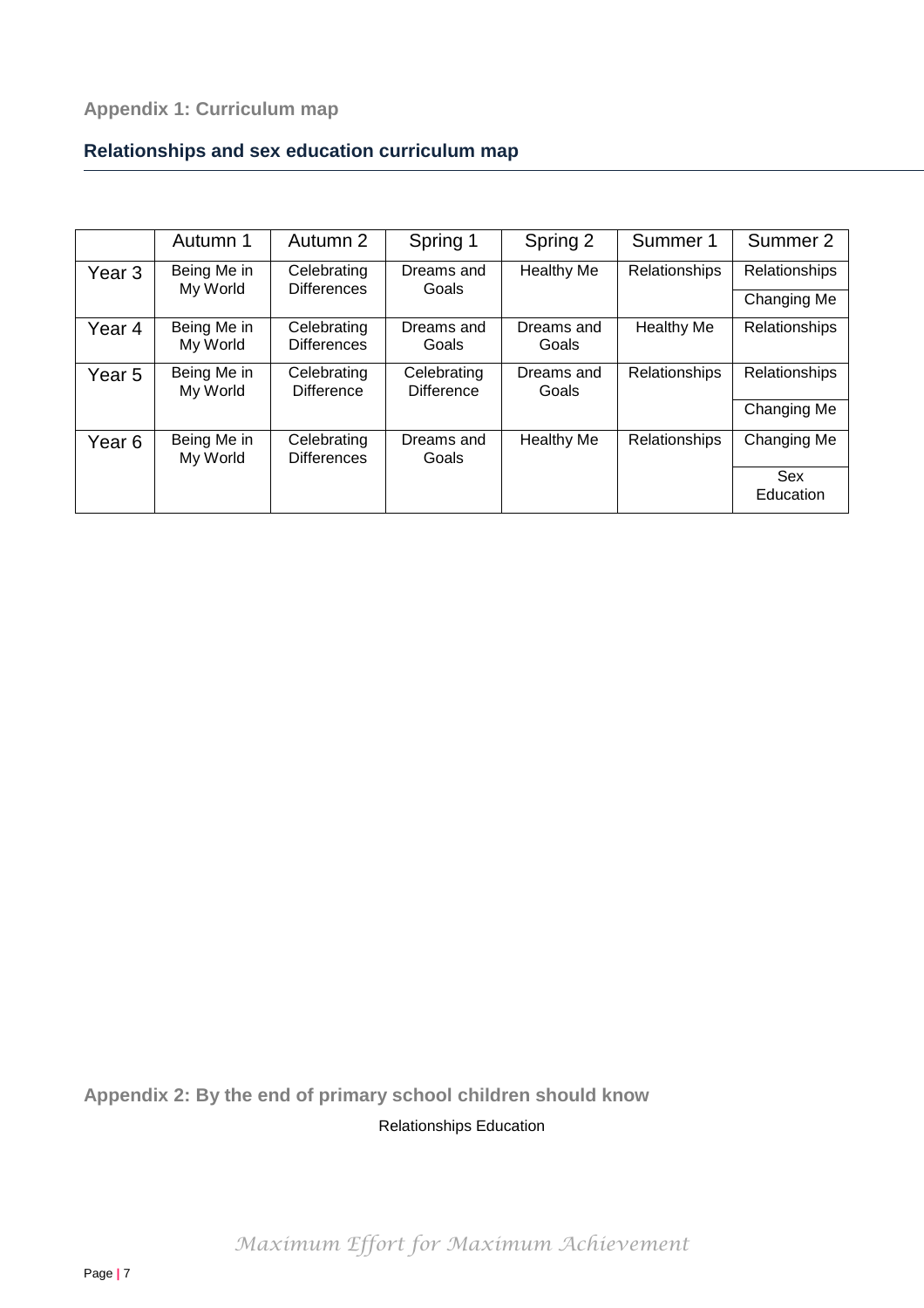

| <b>TOPIC</b>                                | CHILDREN SHOULD KNOW                                                                                                                                                                                                                                          |
|---------------------------------------------|---------------------------------------------------------------------------------------------------------------------------------------------------------------------------------------------------------------------------------------------------------------|
| Families and<br>people who<br>care about me | That families are important for children growing up because they can give love,<br>security and stability                                                                                                                                                     |
|                                             | The characteristics of healthy family life, commitment to each other, including in times<br>$\bullet$<br>of difficulty, protection and care for children and other family members, the importance of<br>spending time together and sharing each other's lives |
|                                             | That others' families, either in school or in the wider world, sometimes look different<br>from their family, but that they should respect those differences and know that other<br>children's families are also characterised by love and care               |
|                                             | That stable, caring relationships, which may be of different types, are at the heart of<br>٠<br>happy families, and are important for children's security as they grow up                                                                                     |
|                                             | That marriage represents a formal and legally recognised commitment of two people to<br>each other which is intended to be lifelong                                                                                                                           |
|                                             | How to recognise if family relationships are making them feel unhappy or unsafe, and<br>how to seek help or advice from others if needed                                                                                                                      |
| Caring<br>friendships                       | How important friendships are in making us feel happy and secure, and how people<br>$\bullet$<br>choose and make friends                                                                                                                                      |
|                                             | The characteristics of friendships, including mutual respect, truthfulness,<br>trustworthiness, loyalty, kindness, generosity, trust, sharing interests and experiences and<br>support with problems and difficulties                                         |
|                                             | That healthy friendships are positive and welcoming towards others, and do not make<br>others feel lonely or excluded                                                                                                                                         |
|                                             | That most friendships have ups and downs, and that these can often be worked<br>through so that the friendship is repaired or even strengthened, and that resorting to<br>violence is never right                                                             |
|                                             | How to recognise who to trust and who not to trust, how to judge when a friendship is<br>making them feel unhappy or uncomfortable, managing conflict, how to manage these<br>situations and how to seek help or advice from others, if needed                |
| Respectful<br>relationships                 | The importance of respecting others, even when they are very different from them (for<br>$\bullet$<br>example, physically, in character, personality or backgrounds), or make different choices or<br>have different preferences or beliefs                   |
|                                             | Practical steps they can take in a range of different contexts to improve or support<br>respectful relationships                                                                                                                                              |
|                                             | The conventions of courtesy and manners<br>٠                                                                                                                                                                                                                  |
|                                             | The importance of self-respect and how this links to their own happiness<br>٠                                                                                                                                                                                 |
|                                             | That in school and in wider society they can expect to be treated with respect by<br>$\bullet$<br>others, and that in turn they should show due respect to others, including those in positions<br>of authority                                               |
|                                             | About different types of bullying (including cyberbullying), the impact of bullying,<br>responsibilities of bystanders (primarily reporting bullying to an adult) and how to get help                                                                         |
|                                             | What a stereotype is, and how stereotypes can be unfair, negative or destructive<br>$\bullet$                                                                                                                                                                 |
|                                             | The importance of permission-seeking and giving in relationships with friends, peers<br>and adults                                                                                                                                                            |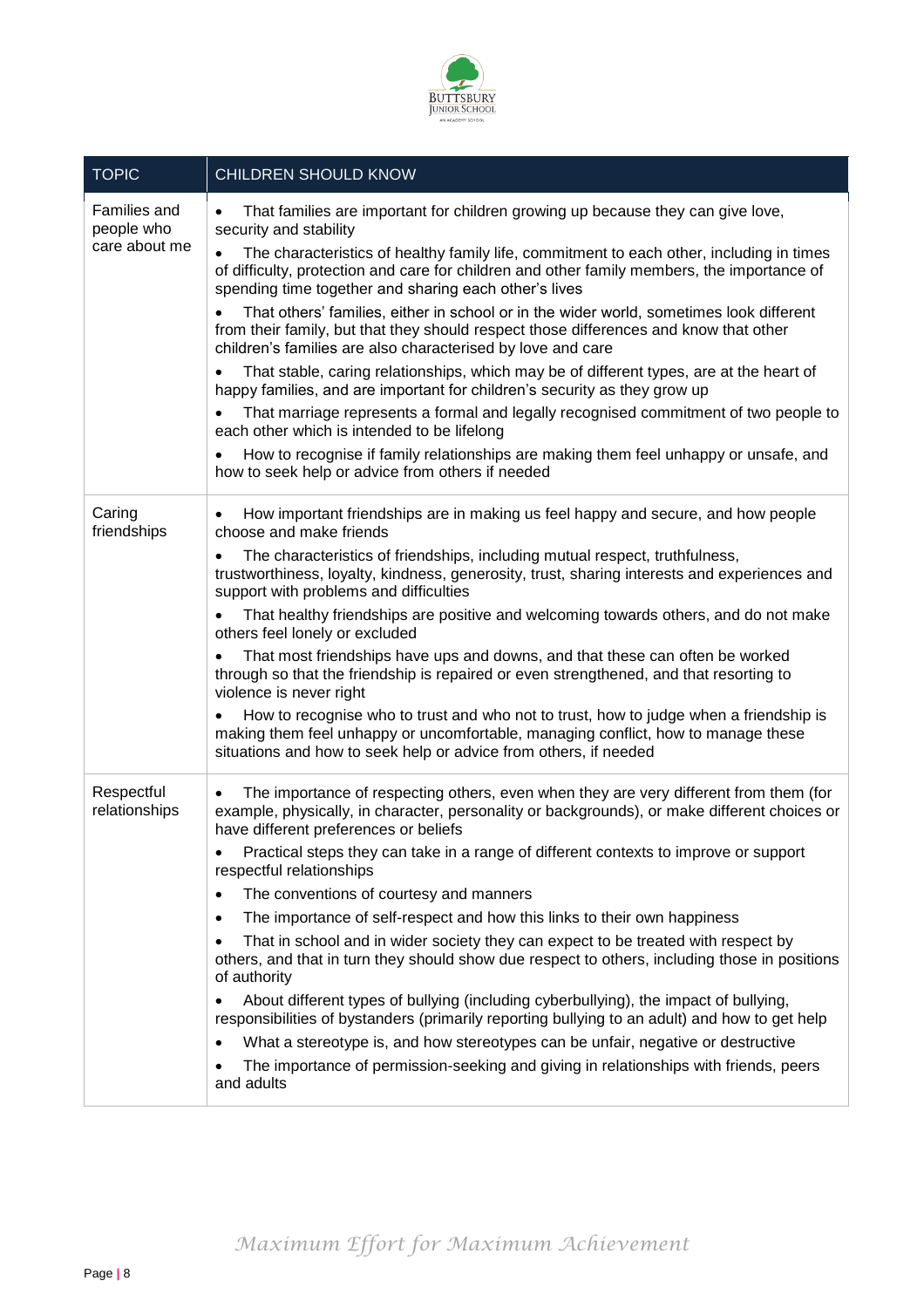

| <b>TOPIC</b>            | CHILDREN SHOULD KNOW                                                                                                                                                              |
|-------------------------|-----------------------------------------------------------------------------------------------------------------------------------------------------------------------------------|
| Online<br>relationships | That people sometimes behave differently online, including by pretending to be<br>someone they are not                                                                            |
|                         | That the same principles apply to online relationships as to face-to face relationships,<br>including the importance of respect for others online including when we are anonymous |
|                         | The rules and principles for keeping safe online, how to recognise risks, harmful<br>content and contact, and how to report them                                                  |
|                         | How to critically consider their online friendships and sources of information including<br>awareness of the risks associated with people they have never met                     |
|                         | How information and data is shared and used online<br>$\bullet$                                                                                                                   |
| Being safe              | What sorts of boundaries are appropriate in friendships with peers and others<br>$\bullet$<br>(including in a digital context)                                                    |
|                         | About the concept of privacy and the implications of it for both children and adults;<br>including that it is not always right to keep secrets if they relate to being safe       |
|                         | That each person's body belongs to them, and the differences between appropriate<br>$\bullet$<br>and inappropriate or unsafe physical, and other, contact                         |
|                         | How to respond safely and appropriately to adults they may encounter (in all contexts,<br>including online) whom they do not know                                                 |
|                         | How to recognise and report feelings of being unsafe or feeling bad about any adult<br>$\bullet$                                                                                  |
|                         | How to ask for advice or help for themselves or others, and to keep trying until they are<br>$\bullet$<br>heard                                                                   |
|                         | How to report concerns or abuse, and the vocabulary and confidence needed to do so<br>$\bullet$                                                                                   |
|                         | Where to get advice e.g. family, school and/or other sources<br>$\bullet$                                                                                                         |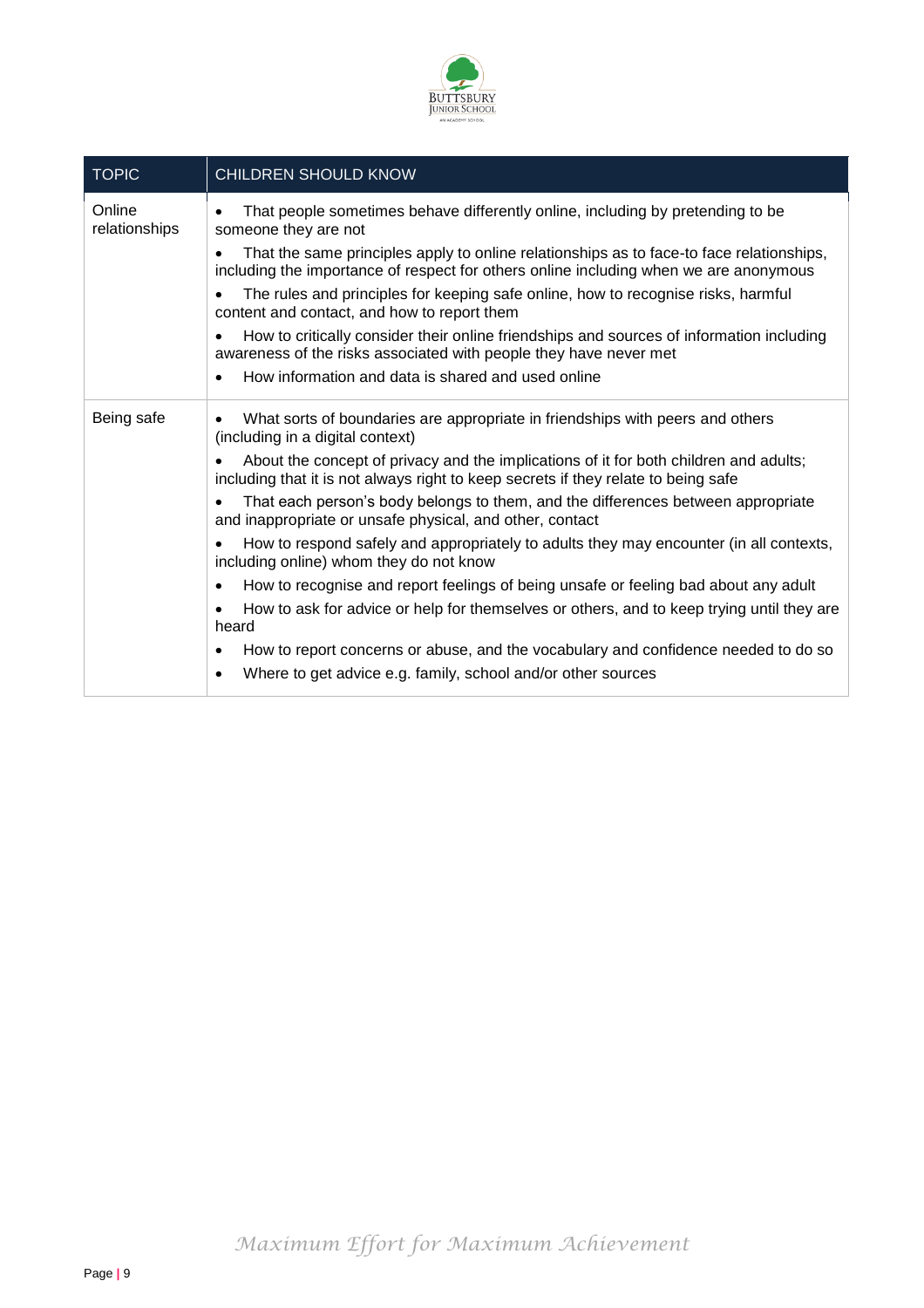

## **Physical health and mental wellbeing (Statutory)**

| <b>TOPIC</b>                 | CHILDREN SHOULD KNOW                                                                                                                                                                                                                                                                                                                                                                                                                                                                                                                                                                                                                                                                                                                                                                                                                                                                                                                                                                                                                                                                                                                                                                                                                                                                                                                                                                                                                                                                                                                                                                                                                                                                    |
|------------------------------|-----------------------------------------------------------------------------------------------------------------------------------------------------------------------------------------------------------------------------------------------------------------------------------------------------------------------------------------------------------------------------------------------------------------------------------------------------------------------------------------------------------------------------------------------------------------------------------------------------------------------------------------------------------------------------------------------------------------------------------------------------------------------------------------------------------------------------------------------------------------------------------------------------------------------------------------------------------------------------------------------------------------------------------------------------------------------------------------------------------------------------------------------------------------------------------------------------------------------------------------------------------------------------------------------------------------------------------------------------------------------------------------------------------------------------------------------------------------------------------------------------------------------------------------------------------------------------------------------------------------------------------------------------------------------------------------|
| Mental<br>wellbeing          | That mental wellbeing is a normal part of daily life, in the same way as<br>physical health.<br>that there is a normal range of emotions (e.g. happiness, sadness,<br>anger, fear, surprise, nervousness) and scale of emotions that all humans<br>experience in relation to different experiences and situations.<br>How to recognise and talk about their emotions, including having a<br>varied vocabulary of words to use when talking about their own and others'<br>feelings.<br>How to judge whether what they are feeling and how they are behaving<br>is appropriate and proportionate.<br>The benefits of physical exercise, time outdoors, community<br>participation, voluntary and service-based activity on mental wellbeing and<br>happiness.<br>Simple self-care techniques, including the importance of rest, time spent<br>with friends and family and the benefits of hobbies and interests.<br>Isolation and loneliness can affect children and that it is very important<br>for children to discuss their feelings with an adult and seek support.<br>That bullying (including cyberbullying) has a negative and often lasting<br>impact on mental wellbeing.<br>Where and how to seek support (including recognising the triggers for<br>seeking support), including whom in school they should speak to if they are<br>worried about their own or someone else's mental wellbeing or ability to control<br>their emotions (including issues arising online).<br>It is common for people to experience mental ill health. For many people<br>who do, the problems can be resolved if the right support is made available,<br>especially if accessed early enough. |
| Internet safety<br>and harms | That for most people the internet is an integral part of life and has many<br>benefits.<br>About the benefits of rationing time spent online, the risks of excessive<br>time spent on electronic devices and the impact of positive and negative content<br>online on their own and others' mental and physical wellbeing.<br>How to consider the effect of their online actions on others and know<br>how to recognise and display respectful behaviour online and the importance of<br>keeping personal information private.<br>why social media, some computer games and online gaming, for<br>example, are age restricted<br>That the internet can also be a negative place where online abuse,<br>trolling, bullying and harassment can take place, which can have a negative<br>impact on mental health.<br>How to be a discerning consumer of information online including<br>$\bullet$<br>understanding that information, including that from search engines, is ranked,<br>selected and targeted.<br>Where and how to report concerns and get support with issues online.<br>$\bullet$                                                                                                                                                                                                                                                                                                                                                                                                                                                                                                                                                                                         |